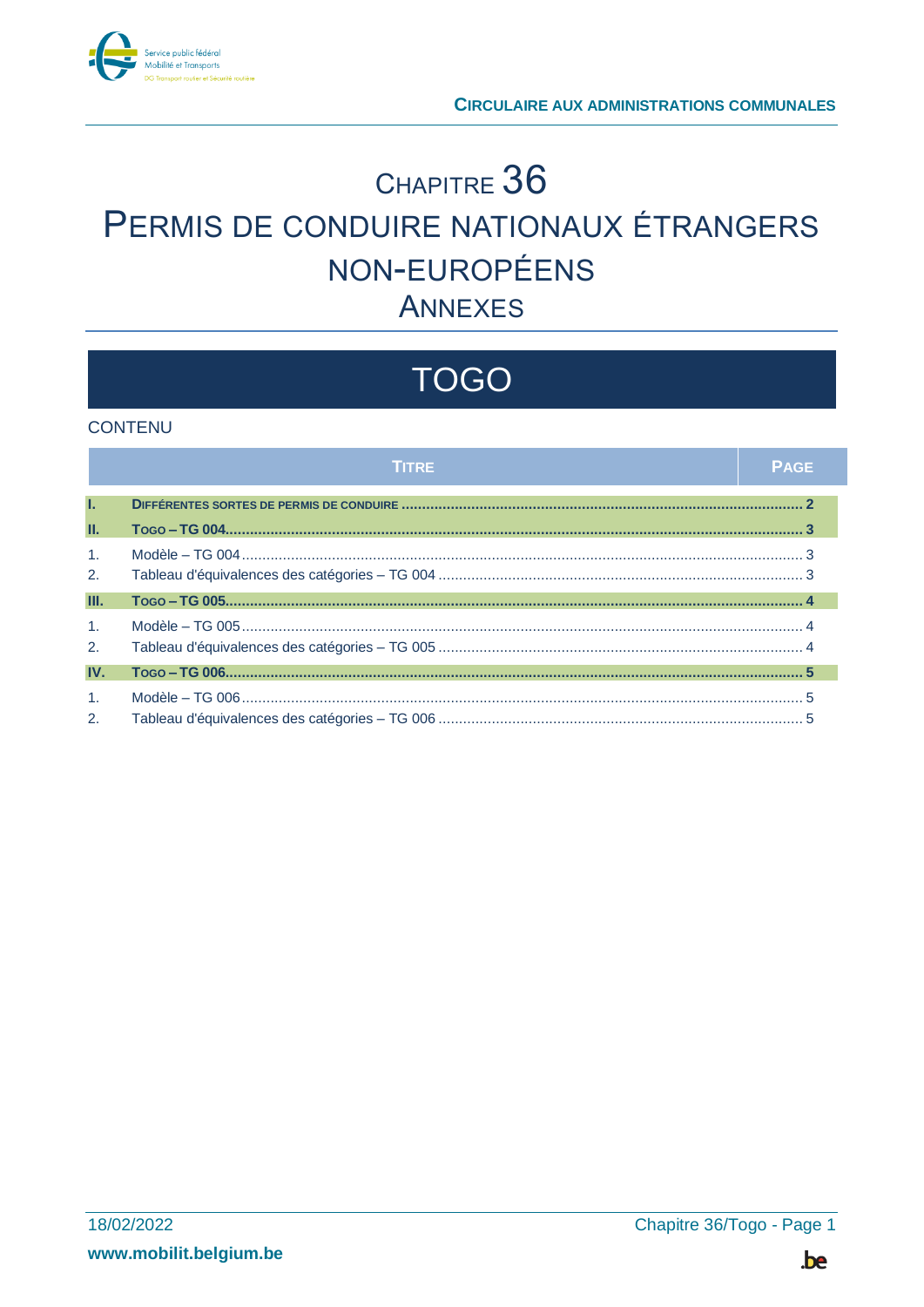

## <span id="page-1-0"></span>**I. DIFFÉRENTES SORTES DE PERMIS DE CONDUIRE**

| <b>RÉFÉRENCE</b><br><b>DU</b><br>PERMIS DE<br><b>CONDUIRE</b> | <b>IMAGE</b>                                                                                                                                                                                                                                                                                                                                                                                            | DÉLIVRÉ À<br>PARTIR DE | DÉLIVRÉ JUS-<br>QU'AU          | VALIDITÉ<br><b>DU</b><br><b>DOCUMENT</b> |
|---------------------------------------------------------------|---------------------------------------------------------------------------------------------------------------------------------------------------------------------------------------------------------------------------------------------------------------------------------------------------------------------------------------------------------------------------------------------------------|------------------------|--------------------------------|------------------------------------------|
| <b>TG 004</b>                                                 | REPUBLIQUE TOCOLAISE<br><b>ANNIFERS SAMON</b><br><b>SERVING THE CANNON INE</b><br>SHELL DEPOSITOR<br>UDD103343<br>Listence)<br>insk<br>201424<br>研修師<br>works on which is consumer to a<br>21-07-2014 20-07-2009<br>$-1$                                                                                                                                                                                |                        |                                | 5 ans                                    |
| <b>TG 005</b>                                                 | <b>MINISTERE DES TRANSPORTS</b><br><b>REPUBLIQUE TOGOLAISE</b><br>DIRECTION/DISTRANSPORTS<br>PERMISTR CONDUIRE<br><b>SEXUTIERS</b><br>000000001<br>NUMERO 000 155 384<br>NOW: FOLI-S AKPOKLI<br><b>TOGBE KUE</b><br><b>PRENCH</b><br>NE(E) LE: 25-05-1976<br><b>SEXE</b><br>M<br>A ANEHO, TOGO<br>DATE DE DELIVRANCE: 29-05-2017<br>28-06-2022<br>DATE DEXPIRATION:<br>September<br>Service in the good |                        | <b>Délivré</b><br>actuellement | 5 ans                                    |
| <b>TG 006</b>                                                 | MINISTERE EN CHARGE<br><b>REPUBLIQUE TOGOLAISE</b><br><b>PERMIS DE CONDUIRE</b><br>DRECTION DES TRANSPORTS<br>000345107<br>NUMERO: 000 126 853<br>NOM: ZOMAYI<br>KODJO<br><b>PRENOM:</b><br>NE(E) LE 05-06-1983<br>SEXE M<br>A: TSEVIE, TOGO<br>DATE DE DELIVRANCE: 19-09-2017<br>18-09-2022<br>DATE D'EXPIRATION:                                                                                      |                        | <b>Délivré</b><br>actuellement | 5 ans                                    |

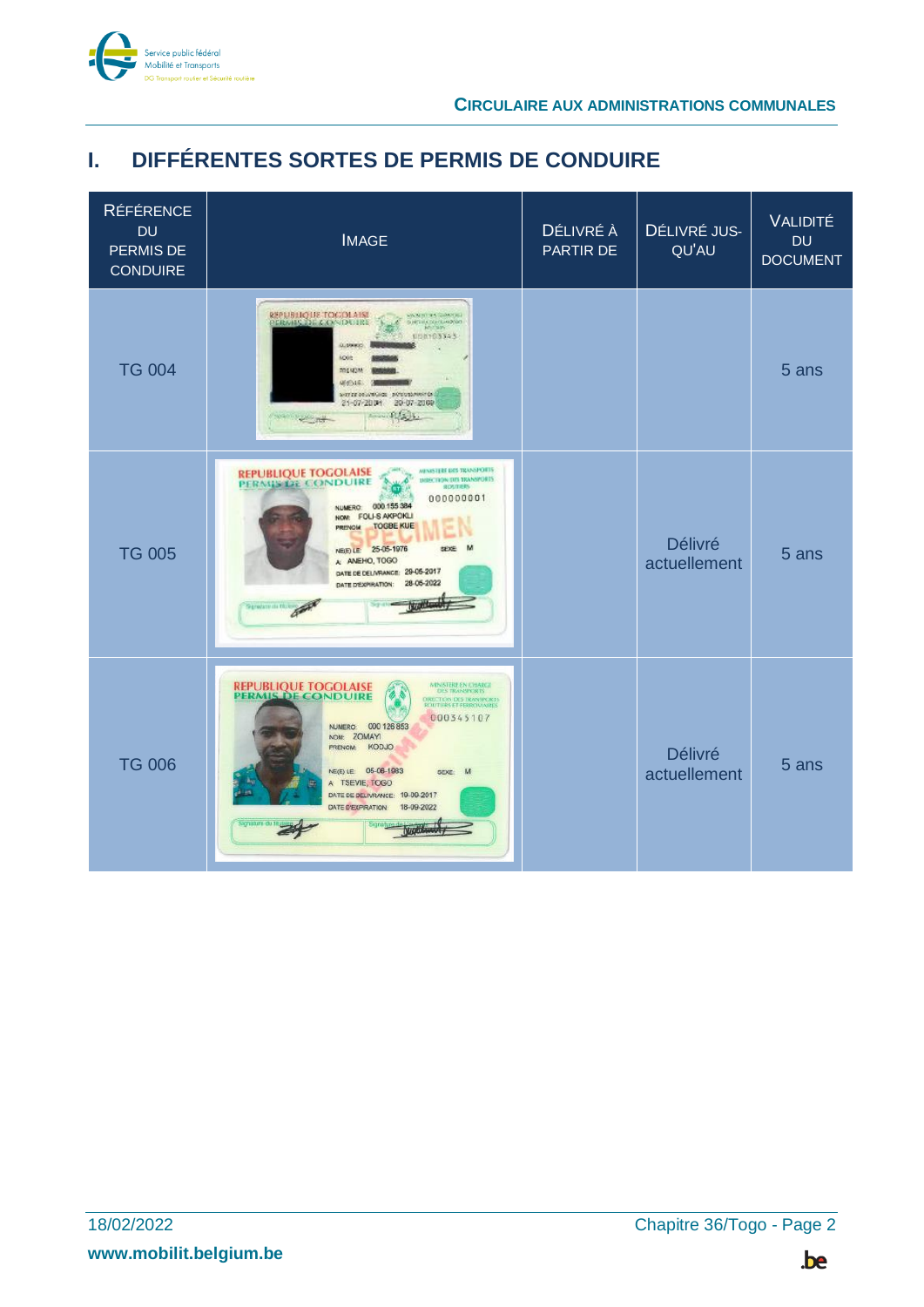

## <span id="page-2-0"></span>**II. TOGO – TG 004**

### <span id="page-2-1"></span>**1. MODÈLE – TG 004**



## <span id="page-2-2"></span>**2. TABLEAU D'ÉQUIVALENCES DES CATÉGORIES – TG 004**

| CATÉGORIE ÉTRANGÈRE | CATÉGORIES CORRESPONDANTES  |
|---------------------|-----------------------------|
| A <sub>1</sub>      |                             |
| $\overline{A}$      |                             |
| B                   | B                           |
| C                   |                             |
| D                   |                             |
| E                   |                             |
| ⊏                   | <b>B</b> + attestation CARA |

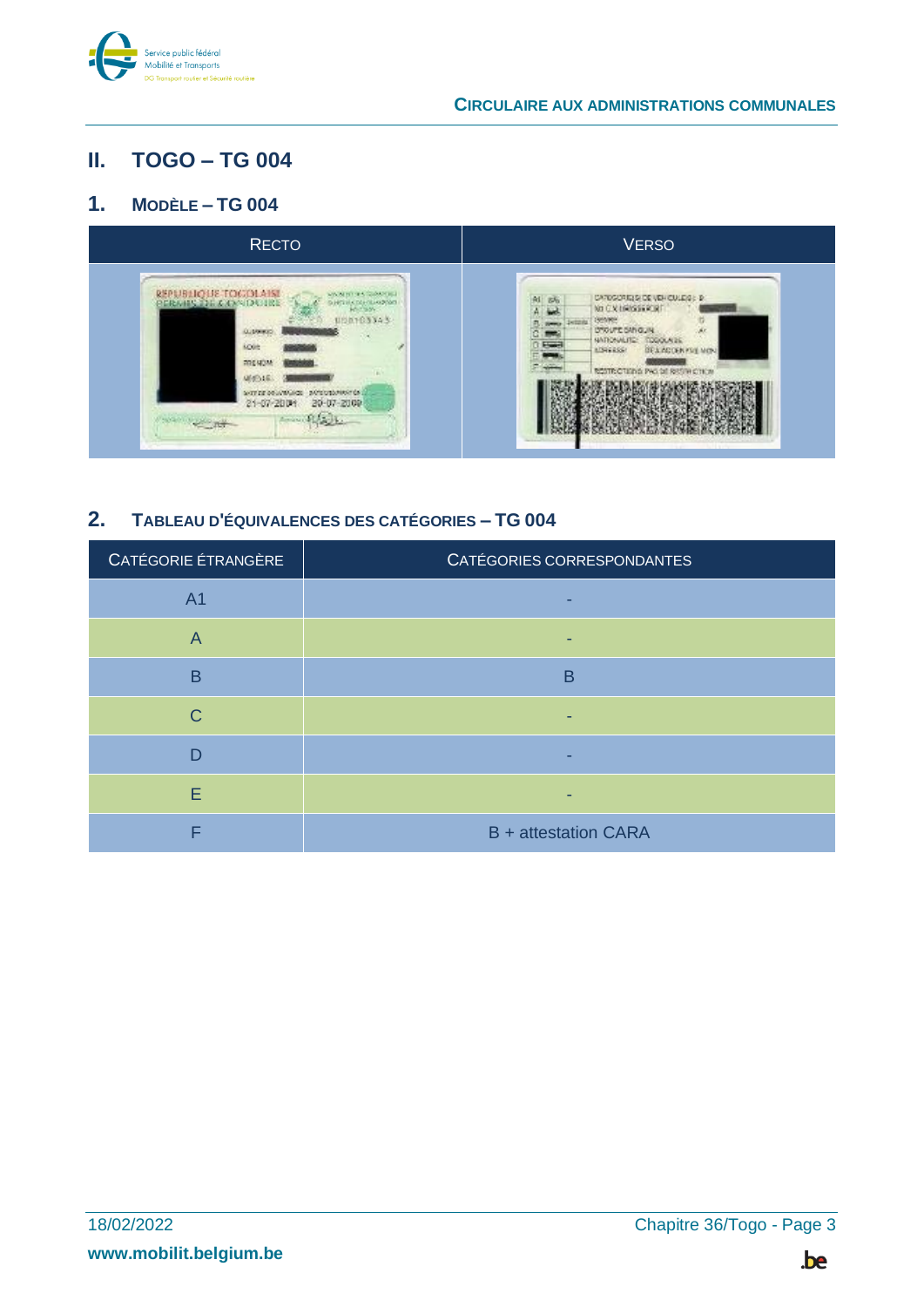

## <span id="page-3-0"></span>**III. TOGO – TG 005**

### <span id="page-3-1"></span>**1. MODÈLE – TG 005**



## <span id="page-3-2"></span>**2. TABLEAU D'ÉQUIVALENCES DES CATÉGORIES – TG 005**

| CATÉGORIE ÉTRANGÈRE     | CATÉGORIES CORRESPONDANTES  |
|-------------------------|-----------------------------|
| A <sub>1</sub>          |                             |
| $\overline{\mathsf{A}}$ |                             |
| B                       | в                           |
| C                       |                             |
| D                       |                             |
| E                       |                             |
|                         | <b>B</b> + attestation CARA |